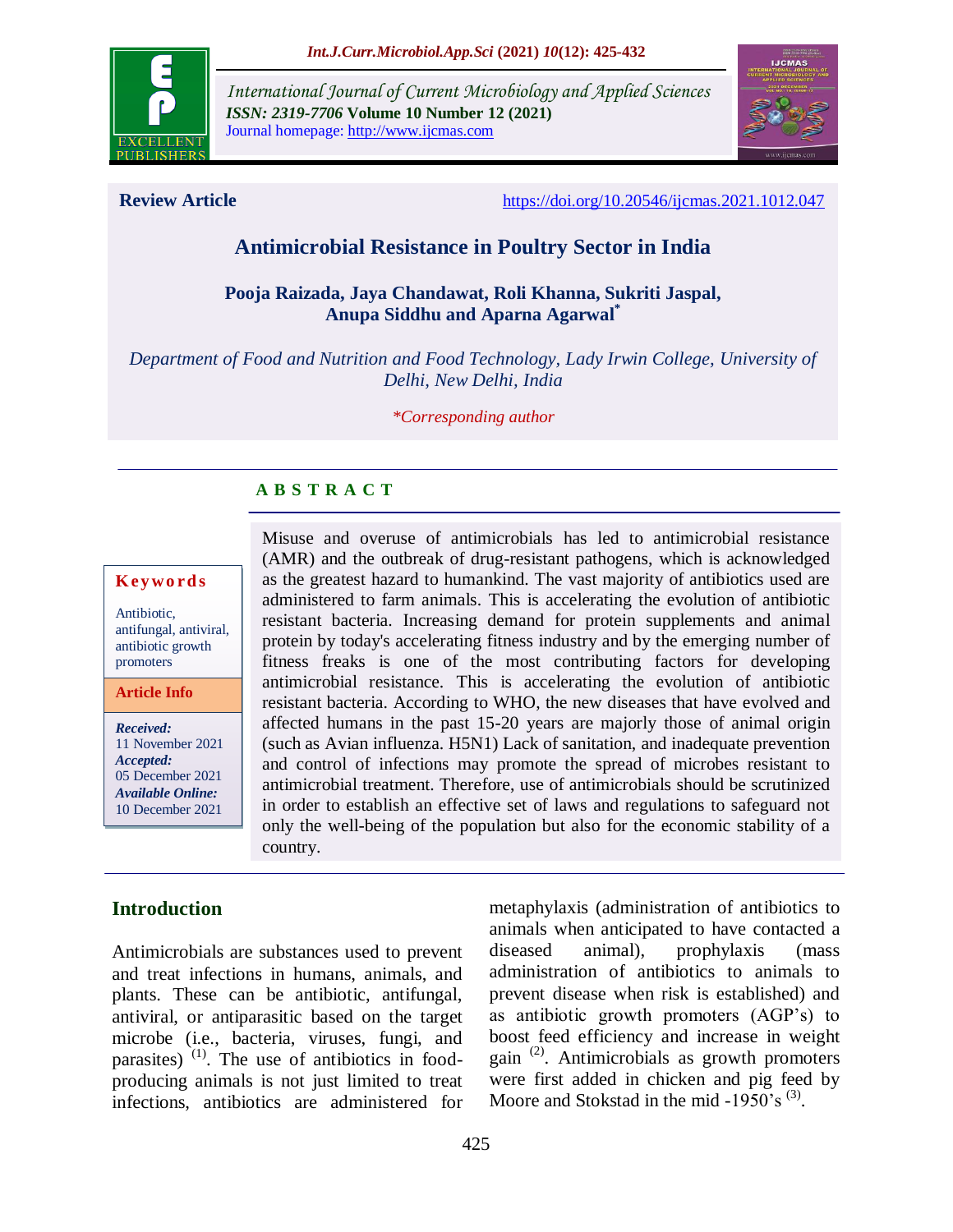Poultry is one of the fastest-growing sectors in India owing to an increase in the income of the population and the emergence of vertically integrated poultry producers. India stands fifth and eighteenth in terms of egg and broiler production respectively  $(7)$ . India accounts for about 3% of the global consumption of antimicrobials in food animals (Florence Mutua,  $2020$ )<sup>(4)</sup>. A surge in antimicrobial resistance due to the unprecedented use of antimicrobials in the poultry industry was reported by the Centre for Science and Environment (CSE).

CSE"s Pollution Monitoring Laboratory in a study found that nearly 40% of the samples tested contained antibiotic residues of one or more antibiotics (Centre for Science and Environment, 2014). Antimicrobial resistance (AMR) is a major health problem worldwide (6) . AMR occurs when microbes are no longer sensitive to drugs they originally were  $(4)$ . The first case of antibiotic resistance was reported in 1951 when turkey was fed by streptomycin (3) . Misuse of antibiotics leads to the development of antibiotic-resistant bacteria in the animals as well as the farm. Moreover, when the human pathogenic bacteria are exposed to low levels of antibiotic residues over time, they may develop antibiotic resistance (Centre for Science and Environment, 2014).

Poultry is one of the most widely consumed meats and the Indiscriminate use of antibacterials in animal husbandry will hence accelerate the process of AMR  $^{(6)}$ . The major foodborne bacterial pathogens known to infect raw poultry meat products and their processing environment are *Listeria monocytogenes* and *Salmonella.* The treatment of salmonellosis and listeriosis requires appropriate antimicrobial therapy and since food-borne pathogens have become resistant to regularly used antibiotics, the treatment of patients becomes difficult <sup>(5)</sup>.

#### **Antimicrobial Resistance in Poultry in India**

With 10.71% of the world's total livestock population, animal husbandry has proven to be of paramount importance for the economy of the country (*Indian Federation of Animal*  Health Companies)<sup>(9)</sup>. According to *Indian Journal of Medical Research*, poultry consumption in India is expected to rise by 577% between 2000 and  $2030^{(11)}$ and according to a report by McKinsey and company, the per capita chicken consumption is set to grow from  $3.2$  to 9.1 Kg by 2030<sup>(12)</sup>. Poultry being a cheaper protein source than others has the potential to increase production manifold leading to the abundant use of antimicrobial agents to enhance productivity (11) Often, subtherapeutic doses are administered as a precautionary measure in case the animals are at risk of developing a certain disease  $(10)$ . The poultry industry of India produces 1,916×10 tonnes of broiler meat per year with Haryana contributing to the major part in this production (18.4%), West Bengal (17.1%), and Uttar Pradesh (14.1%). ESBL- producing *Enterobacteriaceae* studies, which are among the studies on AMR in poultry, have documented the rate of ESBL producers to vary from 9.4 percent in Odisha to 33.5 percent in Madhya Pradesh to 87 percent in Punjab. Other four studies reported the presence of *Salmonella* species in broilers to vary from 3.3 percent in Uttar Pradesh to 23.7 percent in Bihar in addition to 100 percent isolates being resistant to ciprofloxacin, gentamicin, and tetracycline in Bihar and West Bengal  $^{(11)}$ .

Since poultry production requires less water for maintenance and has proven to be more beneficial in terms of income, farmers in the rural areas around Bangalore are gradually moving to poultry from crop production. Consequently, antibiotic input is also increased for treating various infections and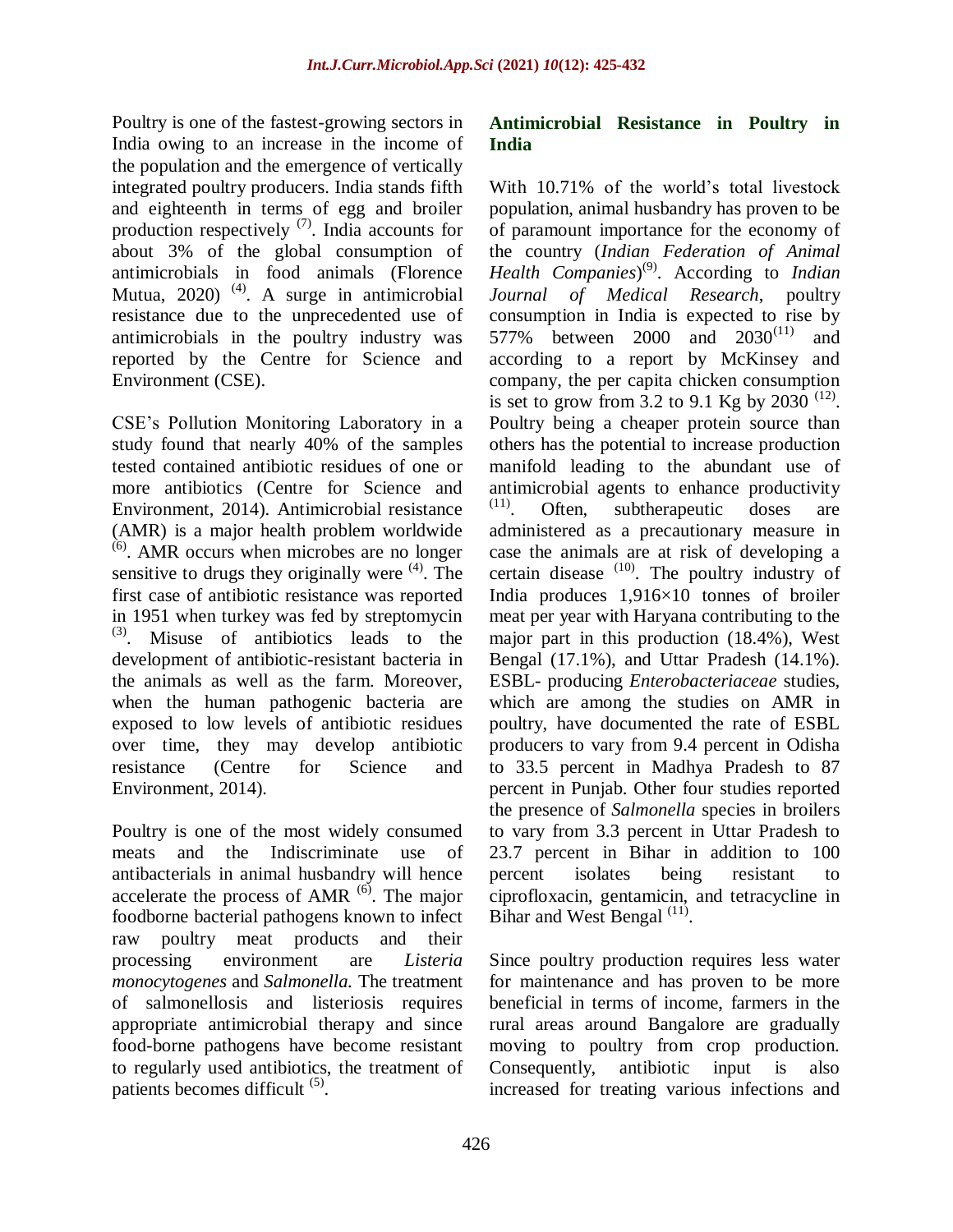diseases. An increase in poultry farming at a time of increasing local average temperature (predicted to rise between 1.8°C and 3.3°C in Karnataka by 2030 with respect to the baseline period 1961–90) is likely to result in increased incidences of heat stress-related morbidity $(13)$ .

Heat stress is responsible for causing symptoms like diarrhea and reduced appetite that could be mistaken (by less experienced farmers) as infections that need antibiotic treatment  $(13)$ . In addition to this, heat stress causes immune-suppressing effects.

According to the observations of Bartlett and Smith, broilers subjected to heat stress had lower levels of total circulating antibodies, and lower IgM and IgG levels, both during primary and secondary humoral responses, leaving broiler chickens more susceptible to bacterial infections hence generating the need for antibiotics  $(14)$ .

Livestock and poultry are known to harbor various commensal, indicator, and pathogenic bacteria of zoonotic importance. *Escherichia coli* is one of the microorganisms particularly important in the widespread propagation of antimicrobial resistance. Pathogenic strains of *E. coli* may be either diarrheagenic or extraintestinal<sup>(15)</sup>. Extraintestinal pathogenic *E. coli* (ExPEC) strains may cause urinary tract infection, meningitis, and septicemia in humans<sup>(16)</sup>. The intestines and environment of healthy chickens can serve as a source for ExPEC strains with zoonotic potential  $(17)$ . Researchers have confirmed the role of poultry in fecal excretion of multidrugresistant, as well as ESBL-positive E. coli strains (S. Bhave *et al.*, 2019)<sup>(18)</sup>.

*Salmonella* isolates resistant to clindamycin, oxacillin, penicillin, and vancomycin have been detected in poultry and their environment in north India. The samples were found to be sensitive to ampicillin, enrofloxacin, and

colistin (Renu Singh *et al.*, 2013)<sup>(19)</sup>. Multidrug- resistant *Salmonella* isolates were encountered in chicken eggs obtained from poultry farms and various marketing channels in north India (Sangeeta Singh *et al.,* 2010) (20) . Normally birds are raised in open sheds due to which it is difficult to keep diseasecarrying rodents and insects away from them. So, farm hygiene and maintenance play an important role in reducing the chances of infections and thus the need for treatment <sup>(13)</sup>.

## **Optimising the Use of Antimicrobials**

Food-borne diseases including both foodborne infections and food-borne intoxications are a major health and financial burden for a country. The Food Safety and Standards Authority of India (FSSAI) in a report estimated that food-borne diseases cost the Indian economy \$15 million a year  $(21)$ . In a developing country like India, most foodborne diseases go unreported  $(22)$ . The emergence of bacteria that are resistant to drugs used in the treatment of food-borne diseases may prove to be fatal for public health and may lead to increased hospitalizations and treatment failures ultimately leading to the death of a vast majority of people  $(23)$ . Hence the use of antibiotics needs to be strictly regulated and optimized. Firm laws and regulations for the usage of antimicrobials in the food-processing sector can not only contain antimicrobial resistance but also put the country at an economic advantage, as we have observed in the case of Namibia. Namibia has successfully developed a strong export market for its beef since it introduced a ban for the usage of antimicrobials for growth promotion in animals. Amplified consumer demand for safe and nutritious, antibiotic-free meat proved to be an important factor for putting Namibia at an economic edge  $(24)$ . Another option can be to safeguard critically important antibiotics for human use. The World Health Organization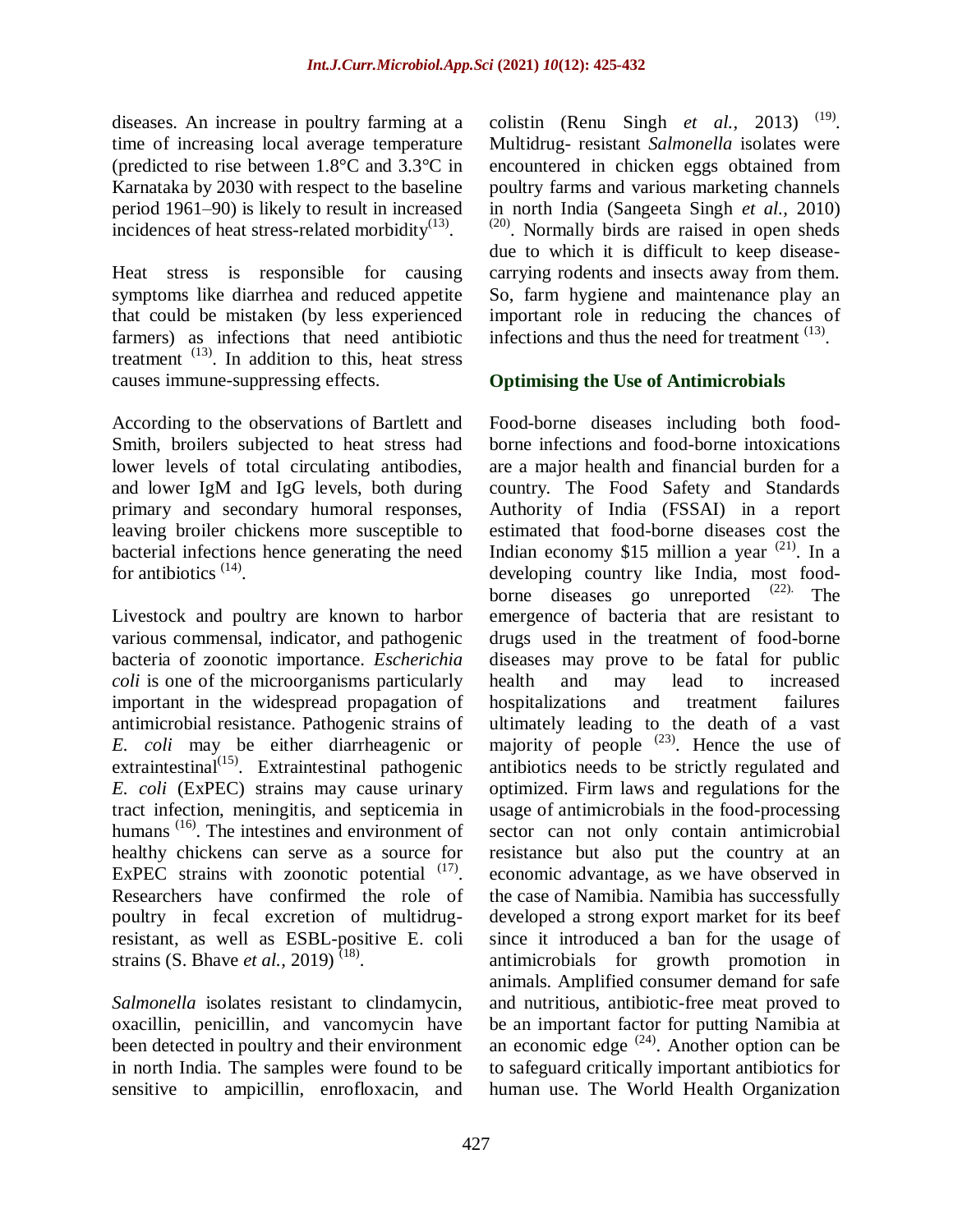has designated certain antimicrobial classes as "Highest Priority Critically Important Antimicrobials" for human medicine (WHO CIA LIST), these include Quinolones (well known for acting against Quinolone-Resistant Salmonella and E. coli in animals), Third and Higher Generation Cephalosporins (in animals, these act against Cephalosporin-Resistant Salmonella and E. coli, and in man (especially children) are therapeutic for grave Salmonella and E. coli infections), Macrolides and Ketolides (in animals, these act against Macrolide-Resistant Campylobacter spp., especially in poultry where these act against Campylobacter jejuni. Quinolones are not approved for use in the treatment of children who have been seriously infected by Campylobacter. That is where Macrolides turn out to be useful), Glycopeptides (In animals producing food, Glycopeptides help protect against Glycopeptide-Resistant Enterococcus spp. In addition to being a remedy for enterococcal infections) and Polymyxins (In food-producing animals, Polymyxins act against plasmid-mediated polymyxin-resistant *E. coli*. In critically ill patients, these act against grave Enterobacteriaceae and *Pseudomonas aeruginosa* multiresistant infections). (World Health Organization (2019, May). Highest Priority Critically Important Antimicrobials).

## **Addressing Antimicrobial Resistance**

The World Health Organization has been leading multiple initiatives to make the general public aware of the hazards posed by the unprecedented use of antimicrobials including the World Antimicrobial Awareness Week, The Global Antimicrobial Resistance Surveillance System (GLASS), Global Antibiotic Research and Development Partnership (GARDP) and Interagency Coordination Group on Antimicrobial Resistance  $(IACG)^{(1)}$ . Recognizing the growing concern over antimicrobial resistance

in the country, the Government of India came up with various initiatives to contain the problem of antimicrobial resistance one of them being the establishment of the National Task Force on AMR Containment in the year 2010 which further led to the formulation of the National Policy to Contain Antimicrobial Resistance in 2011 following which in November 2014, the WHO Regional Committee Meeting urged the members to accelerate their efforts to contain AMR as outlined in the Jaipur Declaration and the South-East Asia Regional Strategy on Antimicrobial Resistance. The center of attention for the coordination and implementation of the Antimicrobial Resistance Programme is the National Center for Disease Control, New Delhi<sup>(25)</sup>. The National Treatment Guidelines for Antimicrobial Use in Infectious Diseases were published to assist hospitals in developing the local guidelines under which physicians can receive instruction <sup>(25)</sup>. Standardization of antibiotic usage guidelines, restricting the utilization of antibiotic drugs as over-thecounter medications, prohibiting or restricting the use of antibiotics for promotion of growth in livestock, and pharmacovigilance, including prescription audits that include antibiotic use within the hospital and community, were all mandated by the National Health Policy  $2017^{(25)}$ .

## **Problems Associated with Unprecedented Use of Antimicrobials**

The major problems arising due to unregulated use of antimicrobials are:

Increase in antimicrobial resistance - Misuse and overuse of antimicrobials have resulted in the development of resistant pathogens<sup> $(26)$ </sup>. Increase of the length of disease- due to antimicrobial resistance multiple regimes are ineffective in treatment and hence the need for longer hospitalization.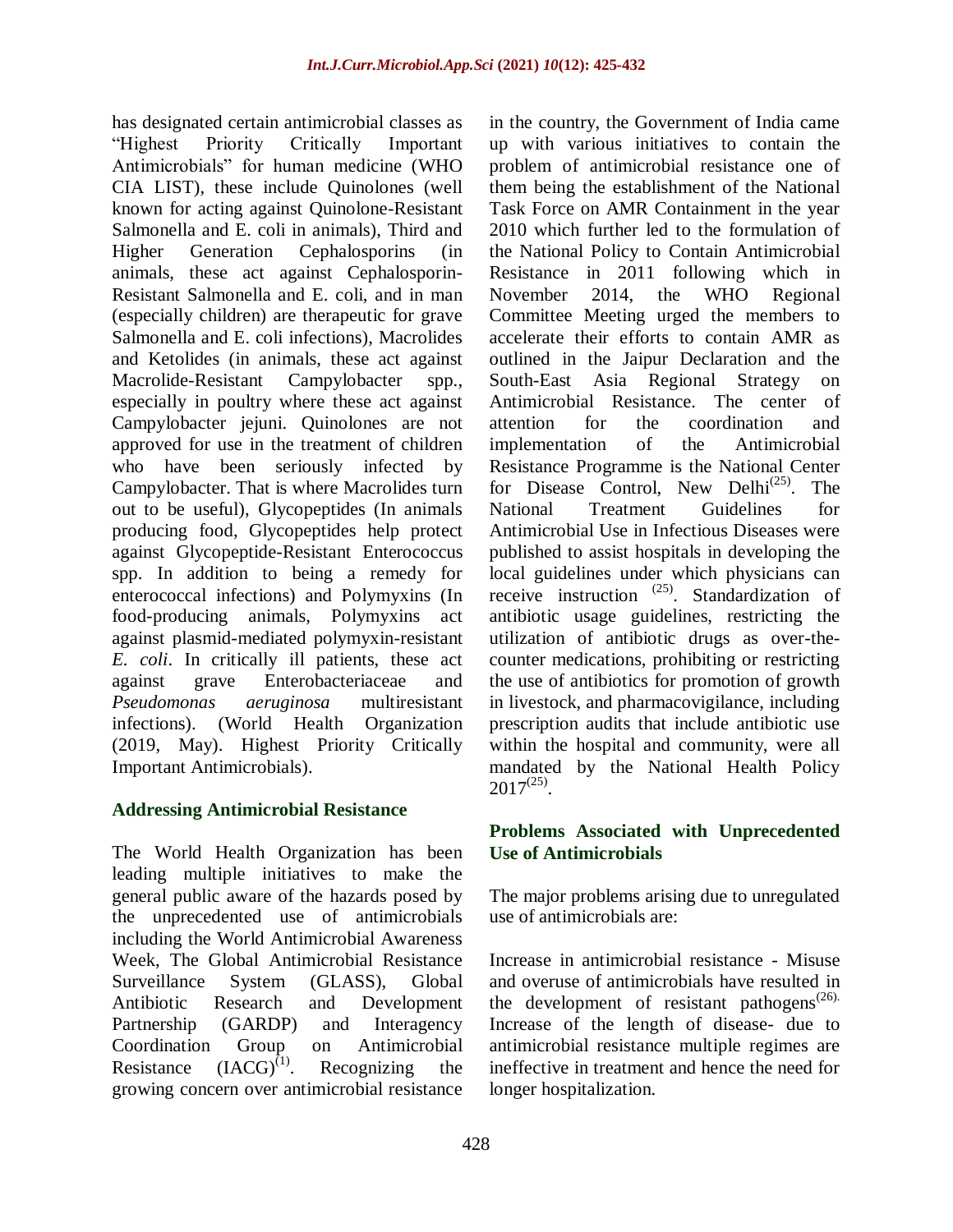Further, the need for longer hospitalization and the use of intensive care units (ICUs) and isolation beds to prevent the spread of the infection also add to the treatment cost. $(26,27,28)$ 

Increase of healthcare costs- AMR has a major impact on healthcare costs. Based on the study conducted by the center for disease control and prevention (CDC) in the United States, AMR can add up to \$1,400 to the hospital bill for treating patients with any bacterial infections. According to different studies, it is estimated that AMR cost could range from \$300 billion to more than \$1 trillion annually by 2050 worldwide. The increased cost can be mainly attributed to the use of expensive treatments and high resource utilization<sup> $(28)$ </sup>.

Rise in mortality rate- By 2050, AMR could be causing 10 million deaths a year<sup> $(29)$ </sup>. Currently, across the globe, approximately 700,000 people lose their lives because of drug- resistant infections each year<sup> $(28)$ </sup>.

In India, according to a 2019 estimate, about 2 million people may die of antimicrobial resistance by 2050.  $(30,31)$ 

Increase of more severe diseases- in India the consistently increasing non-communicable disease are also a matter of concern since these diseases are accompanied by a wide variety of infections that are cured by antibiotics in comparison to non-resistant bacteria the resistant forms will double the chances of developing a major disease and triple the chances of death (30,28). Increase the risk of complications- Infections caused by resistant bacteria may be resistant to more

than one antibiotic. For instance, previously used antituberculosis agents such as isoniazid and rifampicin are now less efficient.(26,27)

Increase of the risk of adverse effects, some being life-threatening-Antibiotics are responsible for around 20% of all drug-related emergency visits in the United States.

Out of which around 80% are due to allergic reactions and certain other conditions like gastrointestinal, neurologic, and psychiatric disorders. Most of these adverse effects are mild, but some life-threatening adverse effects have been witnessed, such as hepatotoxicity due to amoxicillin and clavulanate<sup>( $26$ ).</sup>

Increase of re-attendance due to infectious diseases.

Increased medicalization

An indicator that monitors the occurrence of bloodstream infections due to two specific drug-resistant pathogens: methicillin-resistant *Staphylococcus aureus* (MRSA); and *E. coli* resistant to third-generation cephalosporins (3GC) was added in the Sustainable Development Goals (SDGs) system for surveillance in the year 2019. The data observed for their median ratewas-<sup>(1)</sup>

Antiviral drug resistance is most common in immunocompromised patients, where continuing virus replication and long-term drug exposure result in the selection of resistant strains. There are several antivirals to which resistance has grown, including antiretroviral (ARV) medications.<sup>(1)</sup>

#### **Table.1**

| 11\% (IQR 6.4-26.4)      |
|--------------------------|
| $36.0\%$ (IQR 15.2–63.0) |
|                          |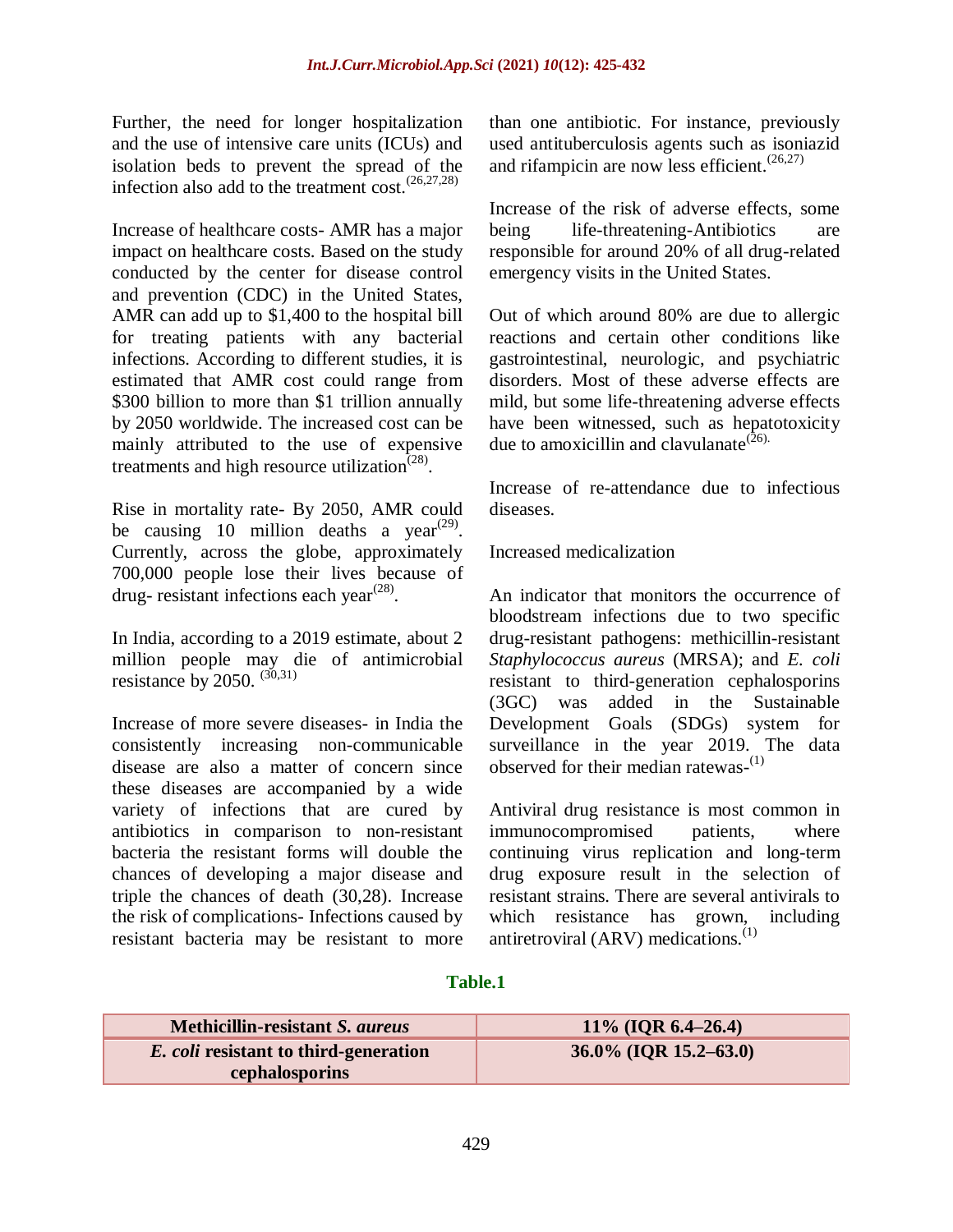Many fungal infections cause toxicity, making them difficult to manage, particularly in patients with other infections (e.g. HIV). Candida auris, one of the most prevalent invasive fungal infections, has already established drug resistance to fluconazole, amphotericin B, and voriconazole, along with evolving caspofungin resistance. As a result, fungal infections are becoming harder to cure, medication delays are becoming more likely, hospital stays are becoming longer, and treatment services are becoming much morecostly.<sup>(1)</sup>

Antimicrobial resistance is a common problem that all the countries of the world are facing right now, be it a developed country or a developing country. The continuous and rapid emergence of antibiotic-resistant pathogens has severely affected the country's medical systems and if stringent policies are not implemented, the pathogens that are resistant to antibiotics, especially multidrug-resistant bacteria, which are also known as "superbugs" may cause harm to such an extent that the antibiotics will fail to treat the minutest of infections.

Optimizing the use of antimicrobials and stringent implementation of national and international initiatives.

## **Acknowledgment**

Authors would like to acknowledge and thank Department of Biotechnology Star College Scheme and Department of Food technology, Lady Irwin College for funding and supporting the study.

## **References**

1. World Health Organization. (2020, October 13). Antimicrobial Resistance. Antimicrobial Resistance-WHO. Retrieved January 27, 2021, fro[mhttps://www.who.int/news-room/fact](https://www.who.int/news-room/fact-sheets/detail/antimicrobial-resistance)[sheets/detail/antimicrobial-resistance](https://www.who.int/news-room/fact-sheets/detail/antimicrobial-resistance)

- 2. Walia K, Sharma M, Vijay S, Shome B R. Understanding policy dilemmas around antibiotic use in food animals & offering potential solutions. Indian J Med Res. 2019;149(2):107-118. doi:10.4103/ijmr.IJMR\_2\_18.
- 3. Feiyang Ma, S. X. (2021). Use of antimicrobials in food animals and impact of transmission of antimicrobial resistance in humans. Biosafety and Health,32- 38.{6}
- 4. Florence Mutua, G. S. (2020). A review of animal health and drug use practices in India, and their possible link to antimicrobial resistance. Antimicrobial Resistance and infection Control,9-103.
- 5. Abatcha, M. (2017). Salmonella and Listeria monocytogenes: A review of prevalence and antibiotic resistance in chickens and their processing environments. Advances in Animal Veterinary Sciences, 5(9),395-403.
- 6. Nhung N T, Chansiripornchai N and Carrique-Mas J J (2017) Antimicrobial Resistance in Bacterial Poultry Pathogens: A Review. Front. Vet. Sci. 4:126. doi: 10.3389/fvets.2017.00126.
- 7. Agricultural and Processed Food Products Export Development Authority (Ministry of Commerce and Industry, Government of India). (n.d.). *Poultry Products*. Retrieved August 21, 2021, from [http://apeda.gov.in/apedawebsite/SubHead](http://apeda.gov.in/apedawebsite/SubHead_Products/Poultry_Products.htm) [\\_Products/Poultry\\_Products.htm](http://apeda.gov.in/apedawebsite/SubHead_Products/Poultry_Products.htm)
- 8. Centre for Science and Environment. (2014, July 30). *Antibiotics in Chicken*. Retrieved August 21, 2021, from [https://www.cseindia.org/latest-study-by](https://www.cseindia.org/latest-study-by-cses-pollution-monitoring-lab-finds-antibiotic-residues-in-chicken-8498)[cses-](https://www.cseindia.org/latest-study-by-cses-pollution-monitoring-lab-finds-antibiotic-residues-in-chicken-8498) [pollution-monitoring-lab-finds](https://www.cseindia.org/latest-study-by-cses-pollution-monitoring-lab-finds-antibiotic-residues-in-chicken-8498)antibiotic-residues-in-chicken-8498
- 9. Indian Federation of Animal Health Companies. (n.d.). *Animal Husbandry*. Animal husbandry: Indian Federation of Animal Health Companies. Retrieved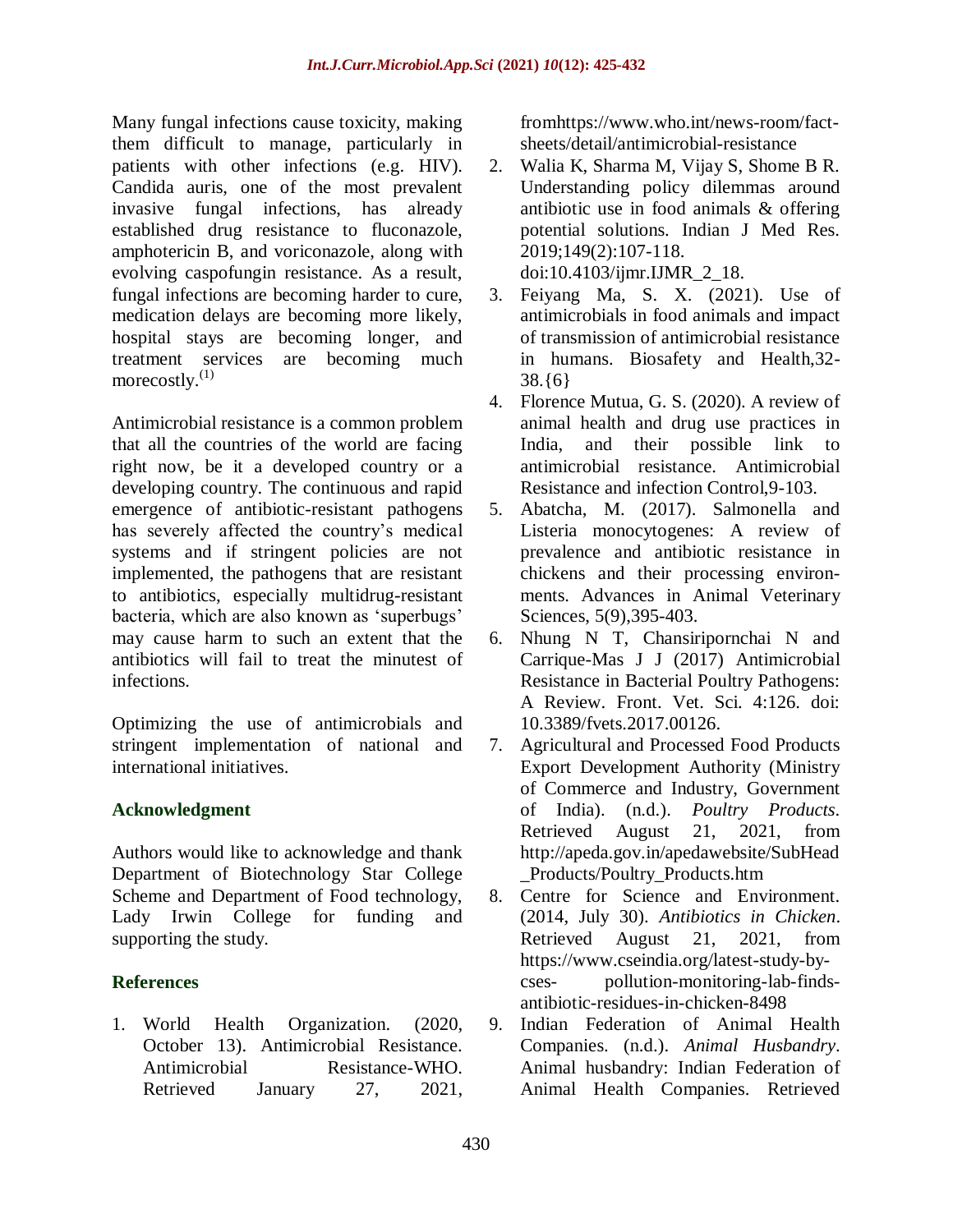October 31, 2020, fro[mhttp://www.infah.org/animal](http://www.infah.org/animal-health/animal-husbandry)[health/animal-husbandry](http://www.infah.org/animal-health/animal-husbandry)

- 10. Walia K, Sharma M, Vijay S, Shome B R. Understanding policy dilemmas around antibiotic use in food animals & offering potential solutions. *Indian J Med Res*. 2019;149(2):107-118. doi:10.4103/ijmr.IJMR\_2\_18[.https://www](https://www.ijmr.org.in/article.asp?issn=0971-5916%3Byear%3D2019%3Bvolume%3D149%3Bissue%3D2%3Bspage%3D107%3Bepage%3D118%3Baulast%3DWalia) [.ijmr.org.in/article.asp?issn=0971-](https://www.ijmr.org.in/article.asp?issn=0971-5916%3Byear%3D2019%3Bvolume%3D149%3Bissue%3D2%3Bspage%3D107%3Bepage%3D118%3Baulast%3DWalia) 5916;year=2019;volume=149;issue=2;spa ge=107;epage=118;aulast=Walia
- 11. Taneja, N., & Sharma, M. (2019). Antimicrobial resistance in the environment: The Indian scenario. *The Indian journal of medical research*, *149*(2), 119– 128[.https://doi.org/10.4103/ijmr.IJMR\\_33](https://doi.org/10.4103/ijmr.IJMR_331_18) [1\\_18](https://doi.org/10.4103/ijmr.IJMR_331_18)
- 12. Department of Animal Husbandry, Dairying & Fisheries Ministry of Agriculture & Farmers Welfare Government of India, National Action Plan for Egg & Poultry-2022 For Doubling Farmers' Income by 202[2https://www.dahd.nic.in/sites/default/](https://www.dahd.nic.in/sites/default/filess/Seeking%20Comments%20on%20National%20Action%20Plan-%20Poultry-%202022%20by%2012-12-2017.pdf) [filess/Seeking%20Comments%20on%20](https://www.dahd.nic.in/sites/default/filess/Seeking%20Comments%20on%20National%20Action%20Plan-%20Poultry-%202022%20by%2012-12-2017.pdf) [National%20Action%20Plan-%20Poultry-](https://www.dahd.nic.in/sites/default/filess/Seeking%20Comments%20on%20National%20Action%20Plan-%20Poultry-%202022%20by%2012-12-2017.pdf) %202022%20by%2012-12-2017.pdf
- 13. Poultry farming, climate change, and drivers of antimicrobial resistance in India Cole, Jennifer *et al.,* The Lancet Planetary Health, Volume 3, Issue 12, e494 -e495. DOI: https://doi.org/10.1016/S2542- 5196(19)30236-0 [https://www.thelancet.com/journals/lanplh](https://www.thelancet.com/journals/lanplh/article/PIIS2542-5196(19)30236-0/fulltext) [/article/PIIS2542-5196\(19\)30236-](https://www.thelancet.com/journals/lanplh/article/PIIS2542-5196(19)30236-0/fulltext)

[0/fulltext](https://www.thelancet.com/journals/lanplh/article/PIIS2542-5196(19)30236-0/fulltext)

- 14. Lara, L. J., & Rostagno, M. H. (2013). Impact of Heat Stress on Poultry Production. *Animals : an open access journal from MDPI*, *3*(2), 356– 369[.https://doi.org/10.3390/ani3020356](https://doi.org/10.3390/ani3020356)
- 15. Bauchart P, Germon P, Bree A, Oswald E, Hacker J, Dobrindt, U. (2010) Pathogenomic comparison of human

extraintestinal and avian pathogenic Escherichia coli--search for factors involved in host specificity or zoonotic potential. MicrobPatho; 49: 105-115.

- 16. Belanger L, Garenaux A, Harel J, Boulianne M, Nadeau E, Dozois CM. (2011) Escherichia coli from animal reservoirs as a potential source of human extraintestinal pathogenic *E. coli*. FEMS Immunol Med Microbiol; 62: 1-10.
- 17. Ewers C, Antao E M, Diehl I, Philipp H C, Wieler L H. (2009) Intestine and environment of the chicken as reservoirs for extraintestinal pathogenic Escherichia coli strains with zoonotic potential. Appl Environ Microbiol 75:184-192.
- 18. Bhave, S., Kolhe, R., Mahadevaswamy, R., Bhong, C., Jadhav, S., Nalband, S.,... & Muglikar, D. (2019). Phylogrouping and antimicrobial resistance analysis of extraintestinal pathogenic *Escherichia coli* isolated from poultry species. Turkish Journal of Veterinary and Animal Sciences, 43(1),117-126.
- 19. Renu Singh, A. S. Yadav, V. Tripathi, R. P. Singh, Antimicrobial resistance profile of Salmonella present in poultry and poultry environment in north India, Food Control, Volume 33, Issue 2, 2013, Pages 545-548, ISSN 0956- 7135[,https://doi.org/10.1016/j.foodcont.20](https://doi.org/10.1016/j.foodcont.2013.03.041) [13.03.041.](https://doi.org/10.1016/j.foodcont.2013.03.041) [\(https://www.sciencedirect.com/science/ar](https://www.sciencedirect.com/science/article/pii/S0956713513001631)

[ticle/pii/S0956713513001631\)](https://www.sciencedirect.com/science/article/pii/S0956713513001631)

20. Sangeeta Singh, Ajit Singh Yadav, Satyendra Mohan Singh, Priyanka Bharti, Prevalence of Salmonella in chicken eggs collected from poultry farms and marketing channels and their antimicrobial resistance, Food Research International, Volume 43, Issue 8, 2010, Pages 2027-2030, ISSN 0963- 9969[,https://doi.org/10.1016/j.foodres.201](https://doi.org/10.1016/j.foodres.2010.06.001) [0.06.001.](https://doi.org/10.1016/j.foodres.2010.06.001)

[\(https://www.sciencedirect.com/science/ar](https://www.sciencedirect.com/science/article/pii/S0963996910002085) [ticle/pii/S0963996910002085\)](https://www.sciencedirect.com/science/article/pii/S0963996910002085).